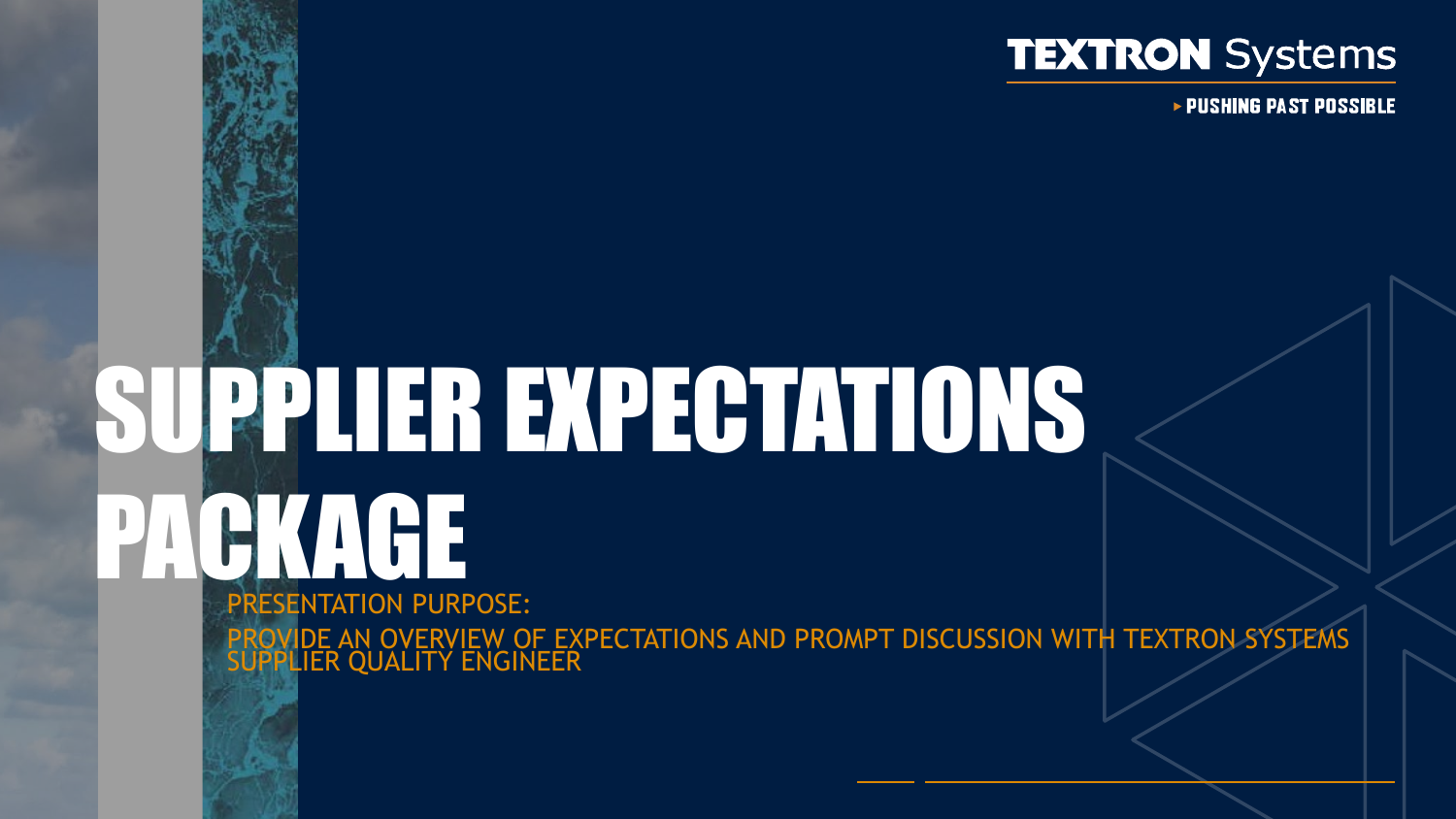# OVERVIEW



- Section 1: Supplier Communications
- Section 2: Source Inspection (SI), [PO Code 2P or 2Q]
- Section 3: First Article Inspection (FAI), [PO Code B9, 4Y5, or 4M]
- Section 4: Process Review (PR), [PO Code PR]
- Section 5: Quality Management System (QMS) Assessments
- Section 6: Critical Safety Item (CSI) program, [PO Code CSI]
- Section 7: Supplier Quality Assurance Requirements (SQAR), [PO code 4M]
- Section 8: Supplier Scorecard
- Section 9: Nonconforming Material
- Section 10: Supplier Corrective Action Request (SCAR)
- Section 11: Change Requests (CR)
- Section 12: PO/Quality Codes

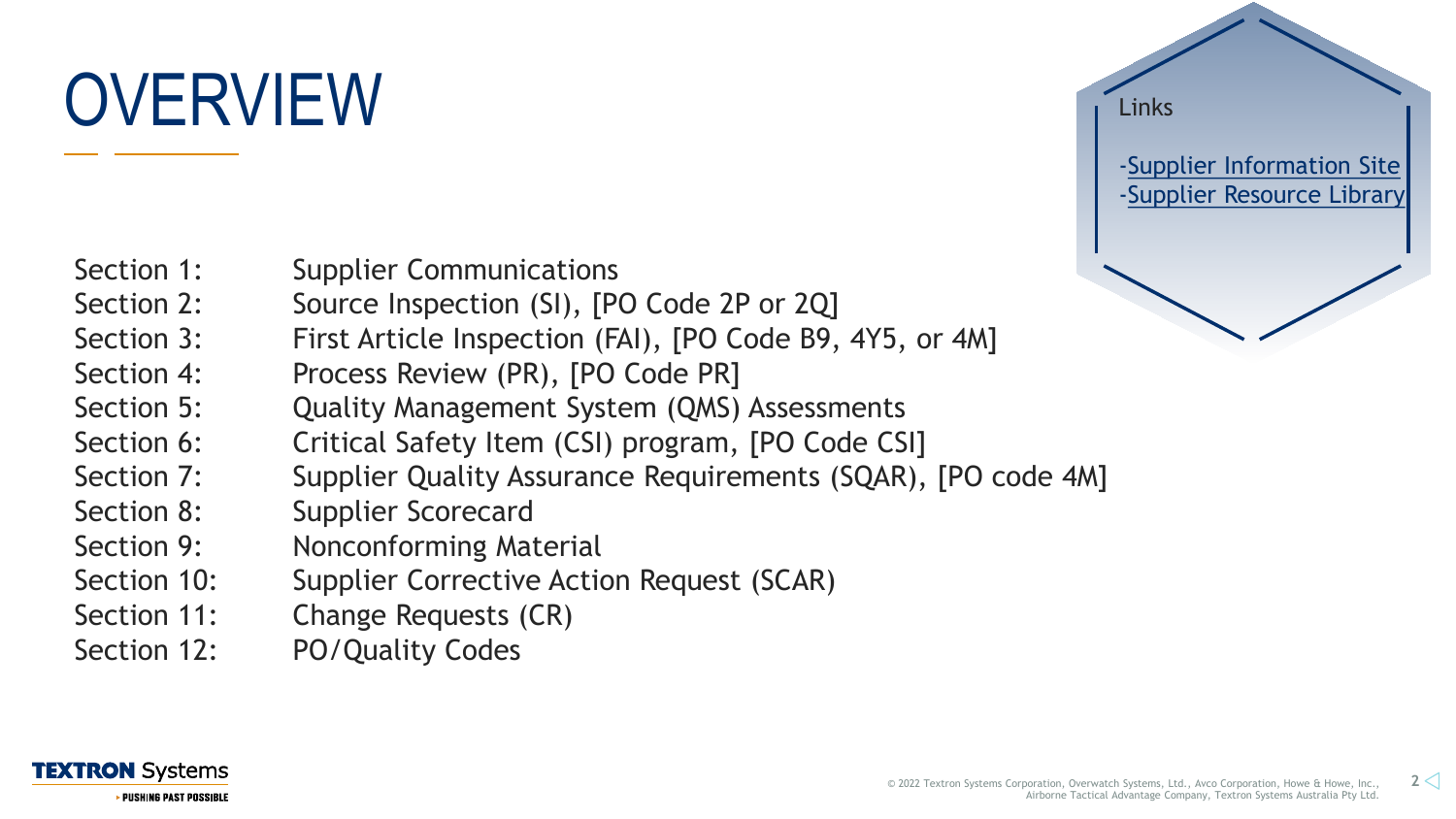## 1: SUPPLIER COMMUNICATIONS

- All contractual communication between Textron Systems and the supplier shall be through the Textron Systems Buyer in the form of a PO, (ie., it must be in writing).
	- Example: Due date, technical data, quantity, etc.
- Textron Systems Engineering and Quality do not have the authorization to provide suppliers amendments to a PO. Only the Textron Systems Buyer shall provide a PO change or update.
- Any product or processes that do not conform to the PO requirements are to be evaluated as nonconforming and will be rejected.
- Drawings shall only be provided through a Textron Systems Buyer.
- Engineering can answer technical questions but are not permitted to authorize deviation to the drawing without an approved Use-as-is or repair MRB form. Please refer to Section 9: Nonconforming Material for more information.
- **Textron Systems requires delivery of product to conform to the Drawing and Revision identified on the PO.**

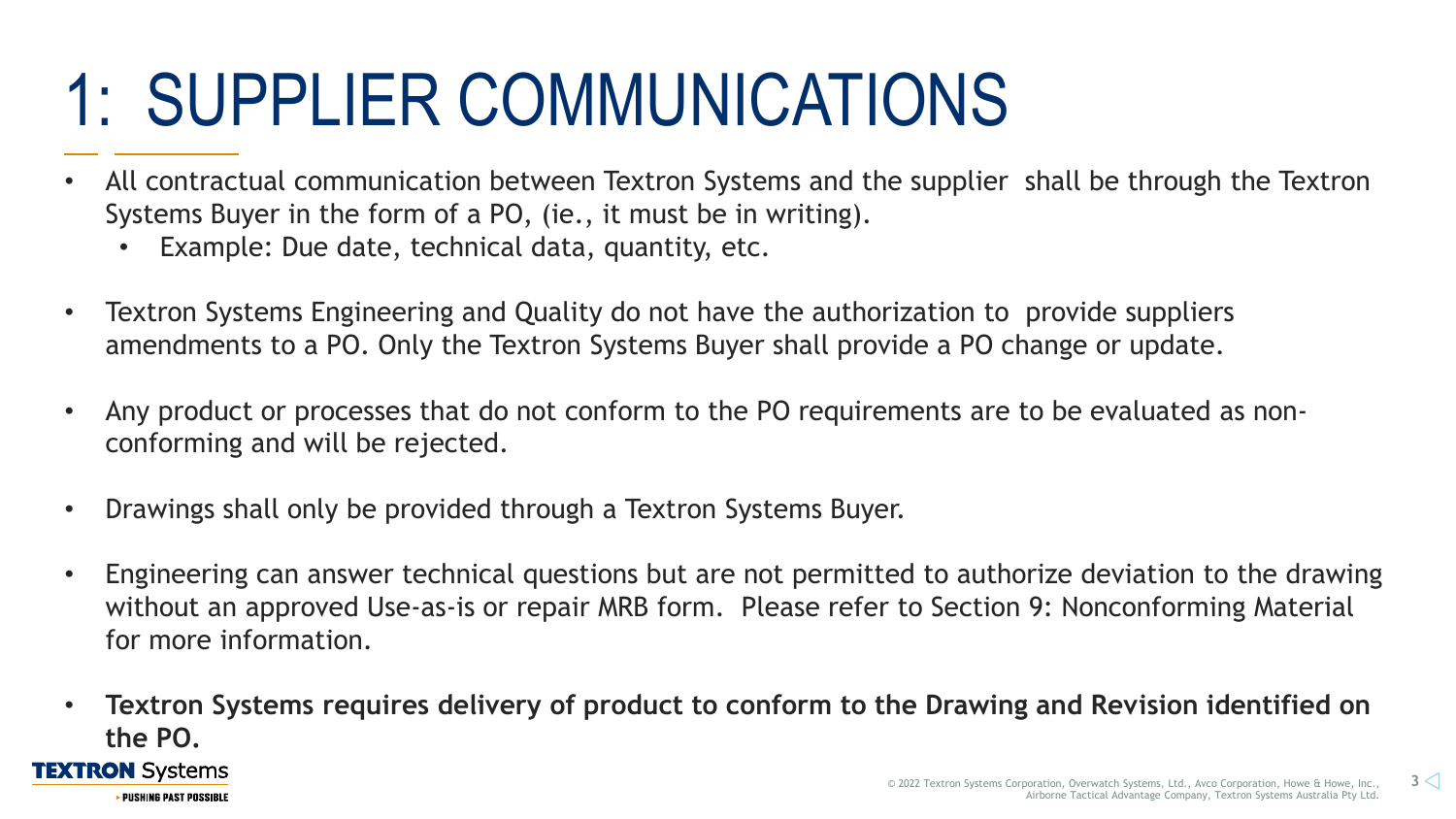# 2: SOURCE INSPECTION (SI)

- Applies if Purchase Order (PO) includes Code 2P or 2Q, link to PO Codes below: Link to [Supplier Information Site](https://www.textronsystems.com/services-support/suppliers) or search "PO Codes" in [Supplier Resource Library](https://www.textronsystems.com/services-support/supplier-resource-library)
- A Source Inspection Request Form must be submitted to Textron Systems, via the below email, **Seven (7) Days** prior to shipment of the item(s).

[supplierquality@textronsystems.com](mailto:supplierquality@textronsystems.com)

- Source Inspection Request Form is available at the below link: Search "Source Inspection Request" in [Supplier Resource Library](https://www.textronsystems.com/services-support/supplier-resource-library)
- A Textron Systems Supplier Quality Engineer (SQE) may visit the Supplier's facility to perform a workmanship and documentation review of the PO Line Item(s) prior to shipment.
- Once the source inspection is requested the SQE will decide either to:
	- Visit the supplier's facility to preform a workmanship and documentation review of the PO Line Item(s) prior to shipment.
	- **Issue a Source Inspection Waiver.**
- **Do not ship product requiring source inspection without authorization from the SQE through either an SI waiver, SI report or Textron SQE signed packing slip.**

#### **TEXTRON** Systems **PUSHING PAST POSSIBLE**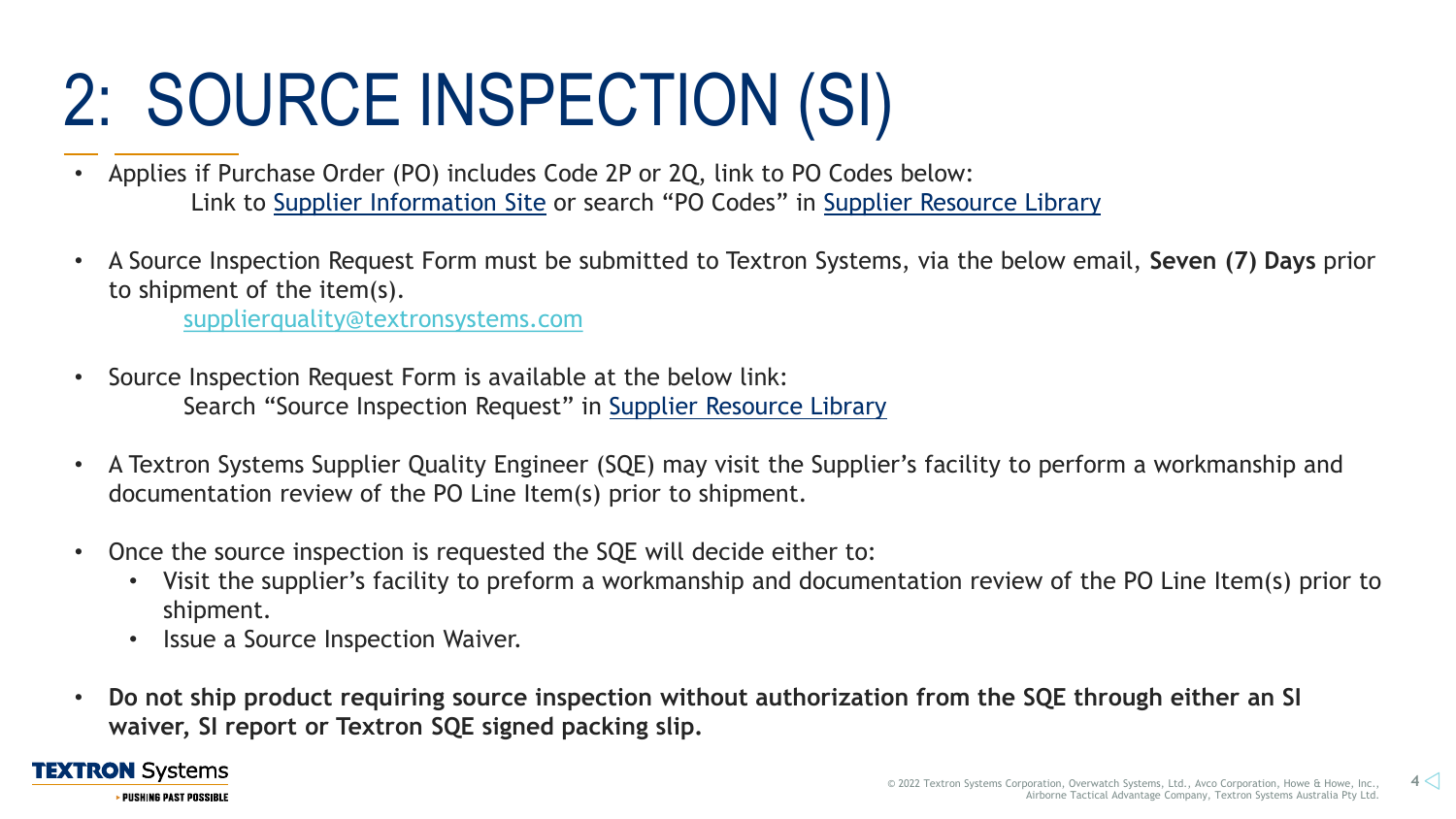# 3: FIRST ARTICLE INSPECTION (FAI)

- Applies if PO includes Code B9 Full, B9 Partial, 4Y5, or 4M, (Sect 6 & 14), link to PO Codes below: Link to [Supplier Information Site](https://www.textronsystems.com/services-support/suppliers) or search "PO Codes" in [Supplier Resource Library](https://www.textronsystems.com/services-support/supplier-resource-library)
- A First Article Inspection (FAI) shall be performed on the first part or system representative of the production configuration in accordance with AS9102.
- The first article report shall be submitted to Textron Systems Supplier Quality prior to product shipment. FAIs are to be submitted to Textron Systems for review and approval via the below email address. [supplierquality@textronsystems.com](mailto:supplierquality@textronsystems.com)
- A copy of the Approved FAI shall be shipped with the item(s) to Textron Systems.
- Once FAIs are submitted to Textron and approved, the manufacturing process shall be considered as a "Frozen" Process and require the submittal and approval of a Change Request prior to the implementation of any process changes, (see Sec 11: Change Requests of this document). A new FAI is required upon implementation of the approved process change.
- Training guide is available at the below link: Link to [Supplier Information Site](https://www.textronsystems.com/services-support/suppliers)

| 19. Signature:          | <b>FAI Complete</b> | FAI Not Complete |
|-------------------------|---------------------|------------------|
| 21. Reviewed By:        |                     |                  |
| 23. Customer Approval : |                     |                  |

• **Do not submit an FAI with a recorded nonconformance without indicating the FAI is not acceptable on the first page and highlighting the nonconformance in the report. When using the AS9102 Forms 1-3, mark as "Not Complete" on Form 1.**

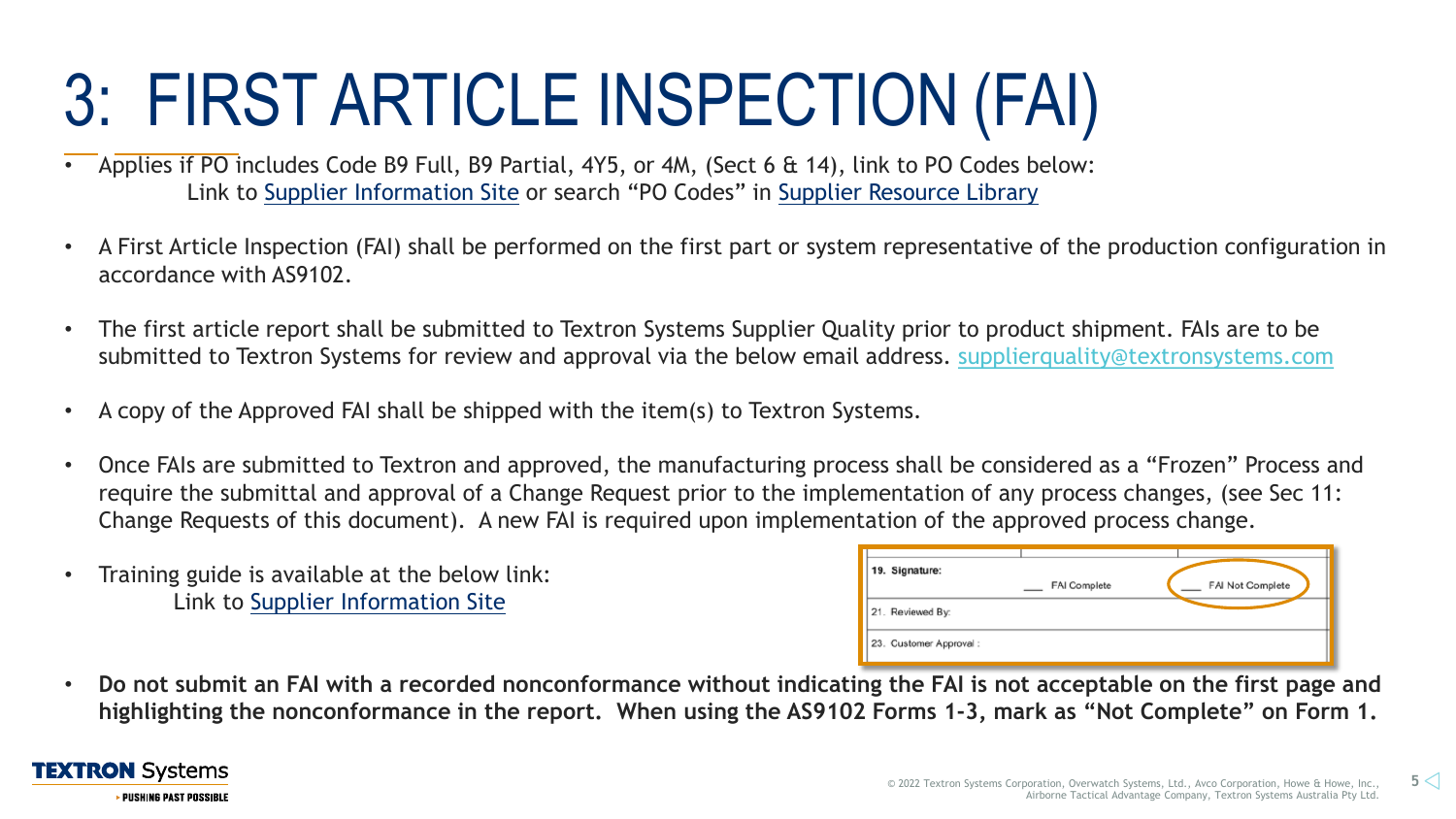# 4: PROCESS REVIEW (PR)

- A Process Review at the Supplier's facility may be requested by Textron Systems Supplier Quality Engineer (SQE) prior to purchase order placement or anytime thereafter.
- The presence of a "PR" PO code indicates a PR may be requested by the SQE. No action from the supplier is necessary for this code unless otherwise notified by Textron Systems SQE or buyer.
	- Note: A Process Review may be requested/required by Textron Systems with or without the presence of a PR PO Code.
	- Link to [Supplier Information Site](https://www.textronsystems.com/services-support/suppliers) or search "PO Codes" in [Supplier Resource Library](https://www.textronsystems.com/services-support/supplier-resource-library)
- Supplier is not required to notify Textron Systems of scheduled delivery date or submit a request for the Process Review.
- A copy of the Process Review form is located here Search "Process Review" in [Supplier Resource Library](https://www.textronsystems.com/services-support/supplier-resource-library)

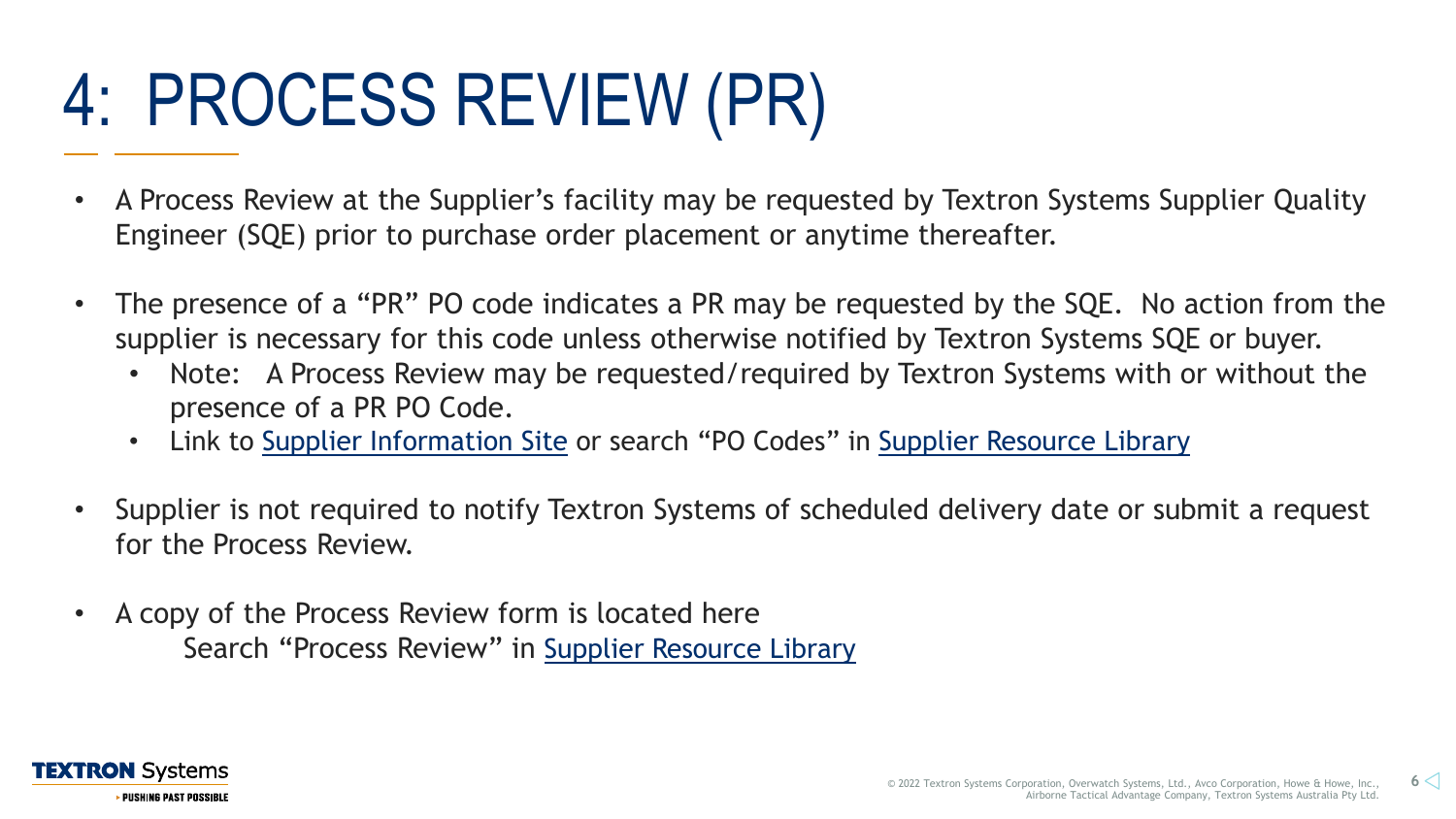#### 5: QUALITY MANAGEMENT SYSTEM (QMS)ASSESSMENTS

- A Quality Management System (QMS) Assessment (or Audit) is a review of the Supplier's policies and procedures as they apply to the Suppliers Quality Management System.
- A QMS Assessment will determine the level of oversight Textron Systems will establish with the Supplier to ensure that expectations are met or exceeded.
- Textron Systems uses AS9100 as a benchmark
- It is preferred that a Supplier maintains a Quality Management System in line with ISO9001 or AS9100 specifications, if not ISO9001 or AS9100 Certified.

A copy of our QMS audit form is located here Search "Supplier Quality Systems Assessment" in [Supplier Resource Library](https://www.textronsystems.com/services-support/supplier-resource-library)

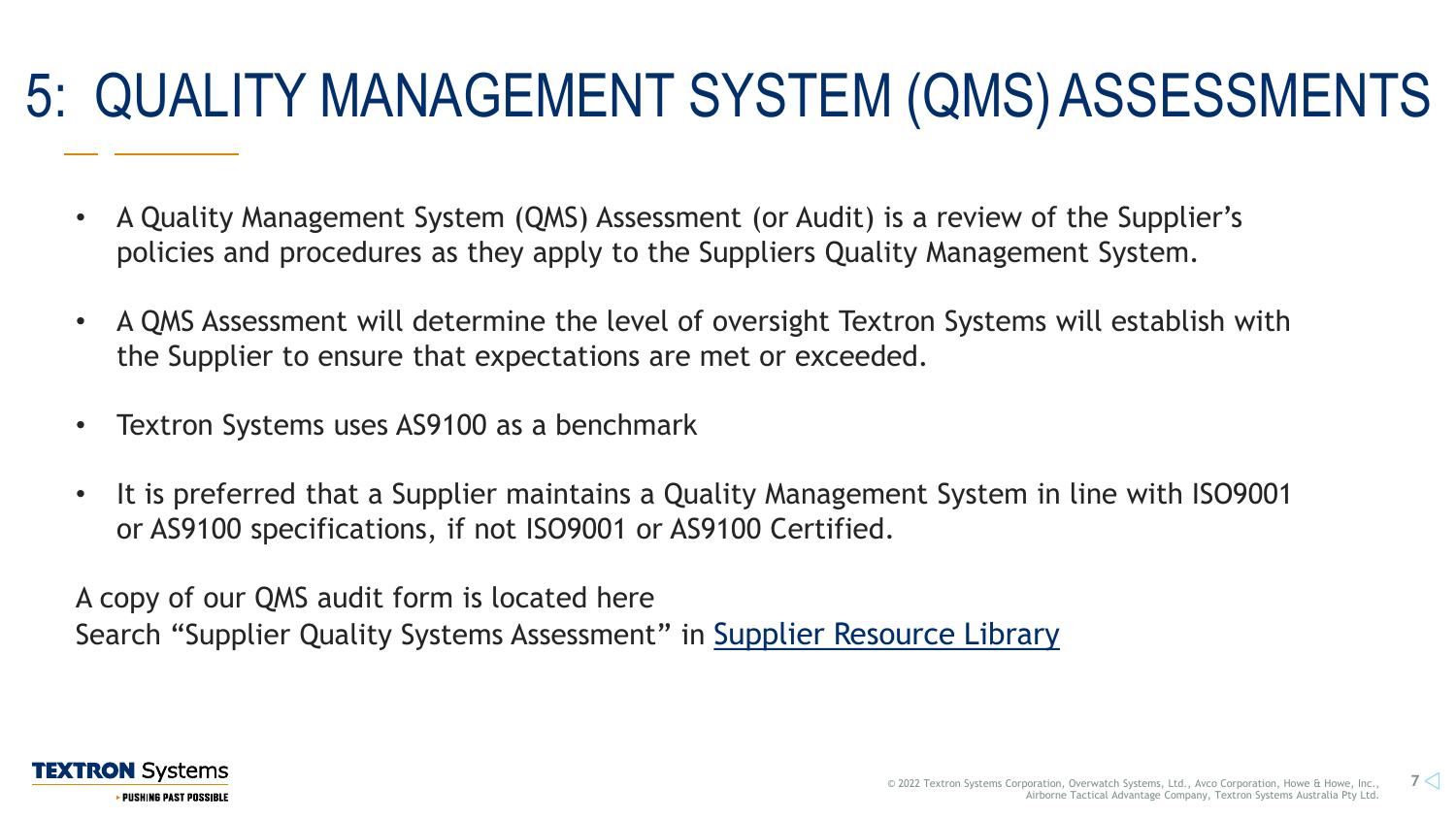### 6: CRITICAL SAFETY ITEM (CSI) PROGRAM

- Applies if the PO includes the Code CSI, link to PO Codes below: Link to [Supplier Information Site](https://www.textronsystems.com/services-support/suppliers) or search "PO Codes" in [Supplier Resource Library](https://www.textronsystems.com/services-support/supplier-resource-library)
- A Critical Safety Item (CSI) Control Plan is required for all Notes, Dimensions, and Features identified as a CSI and is incorporated into the terms, conditions, instructions, and requirements of the purchase order.
- Requirements are defined in QA-SP65, CSI Program Activities Guide, available at: Link to [Supplier Information Site](https://www.textronsystems.com/services-support/suppliers)
- A detailed overview is available on the [Supplier Information Site](https://www.textronsystems.com/services-support/suppliers)

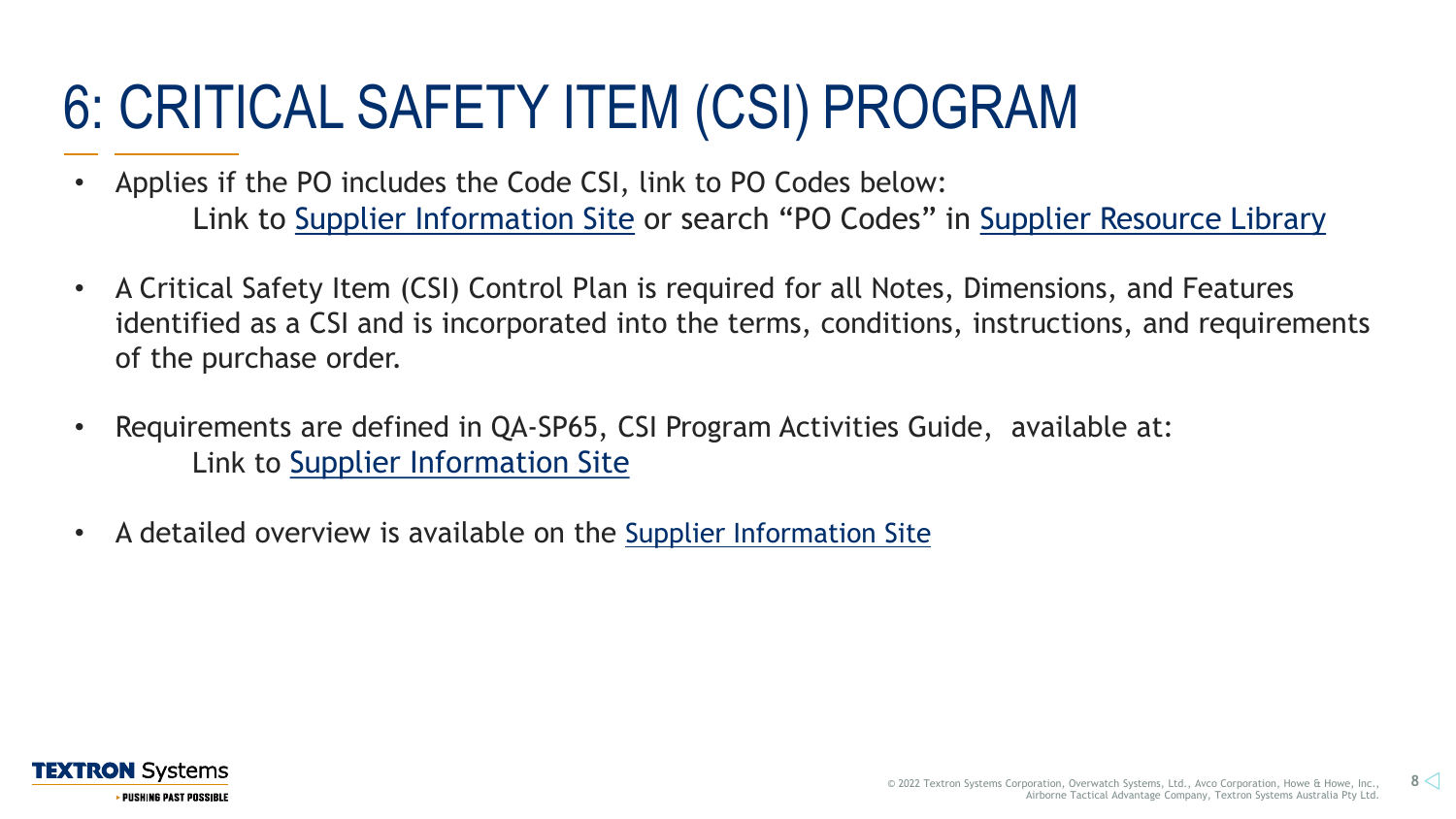### 7: SUPPLIER QUALITY ASSURANCE REQUIREMENTS (SQAR)

- Applies if PO includes Code 4M, link to PO Codes below: Link to [Supplier Information Site](https://www.textronsystems.com/services-support/suppliers) or search "PO Codes" in [Supplier Resource Library](https://www.textronsystems.com/services-support/supplier-resource-library)
- This document defines Textron Systems minimum Supplier Quality Management System requirements.
- Supplier acceptance of a PO with PO Code 4M requires the Supplier to be fully compliant to all SQAR Requirements.
- **This document should be reviewed, checked for revision changes, and fully understood prior to PO acceptance.**

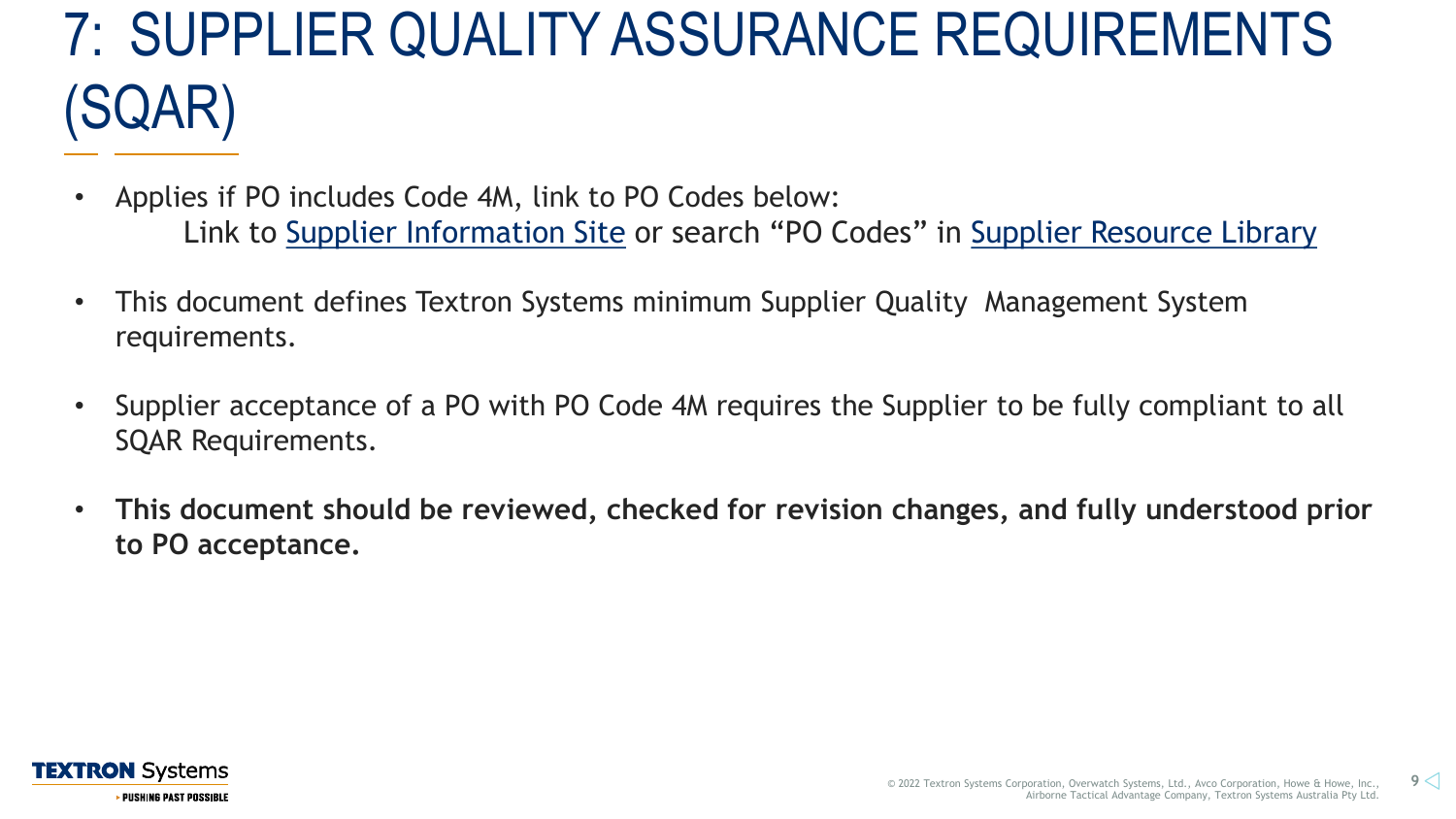## 8: SUPPLIER SCORECARD

- Textron Systems' Supplier Quality and Delivery Performance rating system.
- Supplier Score Cards are sent to Suppliers on a monthly basis and are intended for Suppliers to monitor reported performance, take corrective actions as required, and initiate Continuous Improvement activities.
- Quality Performance Quality = ((Total Parts Received – Nonconforming Parts) / Total Parts Received) x 100
- On-Time Delivery Performance (OTD) Delivery = (Total Shipments Received – Late Shipments) / Total Shipments Received) x 100
- To receive or remove members from email notification, contact Textron Systems via [supplierquality@textronsystems.com](mailto:supplierquality@textronsystems.com)
- Details of Textron Systems' Supplier Rating System are available at [Supplier Information Site](https://www.textronsystems.com/services-support/suppliers)

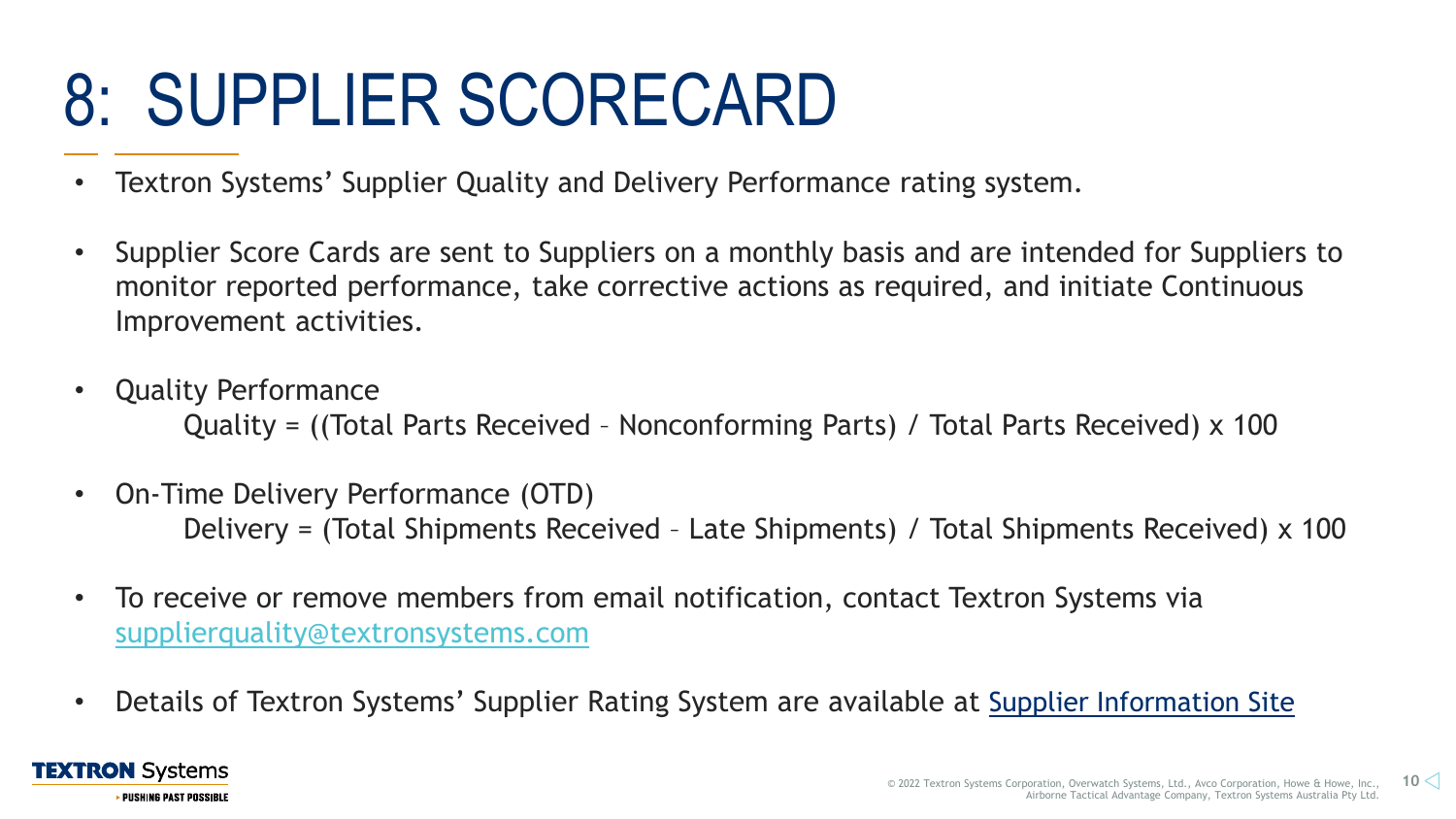## 9: NONCONFORMING MATERIAL

- Textron Systems is under no obligation to accept nonconforming products from Suppliers.
	- Approval will be granted (or denied) by Textron Systems and its Customer through Material Review Board activity.
- **The supplier shall not repair or ship to Textron Systems any nonconforming products that have not been dispositioned and approved by Textron Systems MRB, (unless authorized by Textron Systems in writing or via a PO Change).**
- MRB Request Forms can be obtained via the below link: Link to [Supplier Information Site](https://www.textronsystems.com/services-support/suppliers) or search "MRB" in [Supplier Resource Library](https://www.textronsystems.com/services-support/supplier-resource-library)
- MRB Requests Forms that are not fully filled out and/or do not contain effective analysis of cause, may be returned to the Supplier without approval.
- The acceptance of nonconforming parts by Textron Systems and its Customer establishes no precedent for the continued acceptance of parts in similar condition
- **SUPPLIERS ARE NOT TO ACCEPT VERBAL DIRECTION REGARDING PRODUCT ACCEPTANCE OF NONCONFORMING MATERIAL FROM TEXTRON SYSTEMS BUYERS, ENGINEERING, OR SQE. ALL DIRECTION MUST BE AUTHORIZED IN WRITING.**

#### **TEXTRON** Systems **PUSHING PAST POSSIBLE**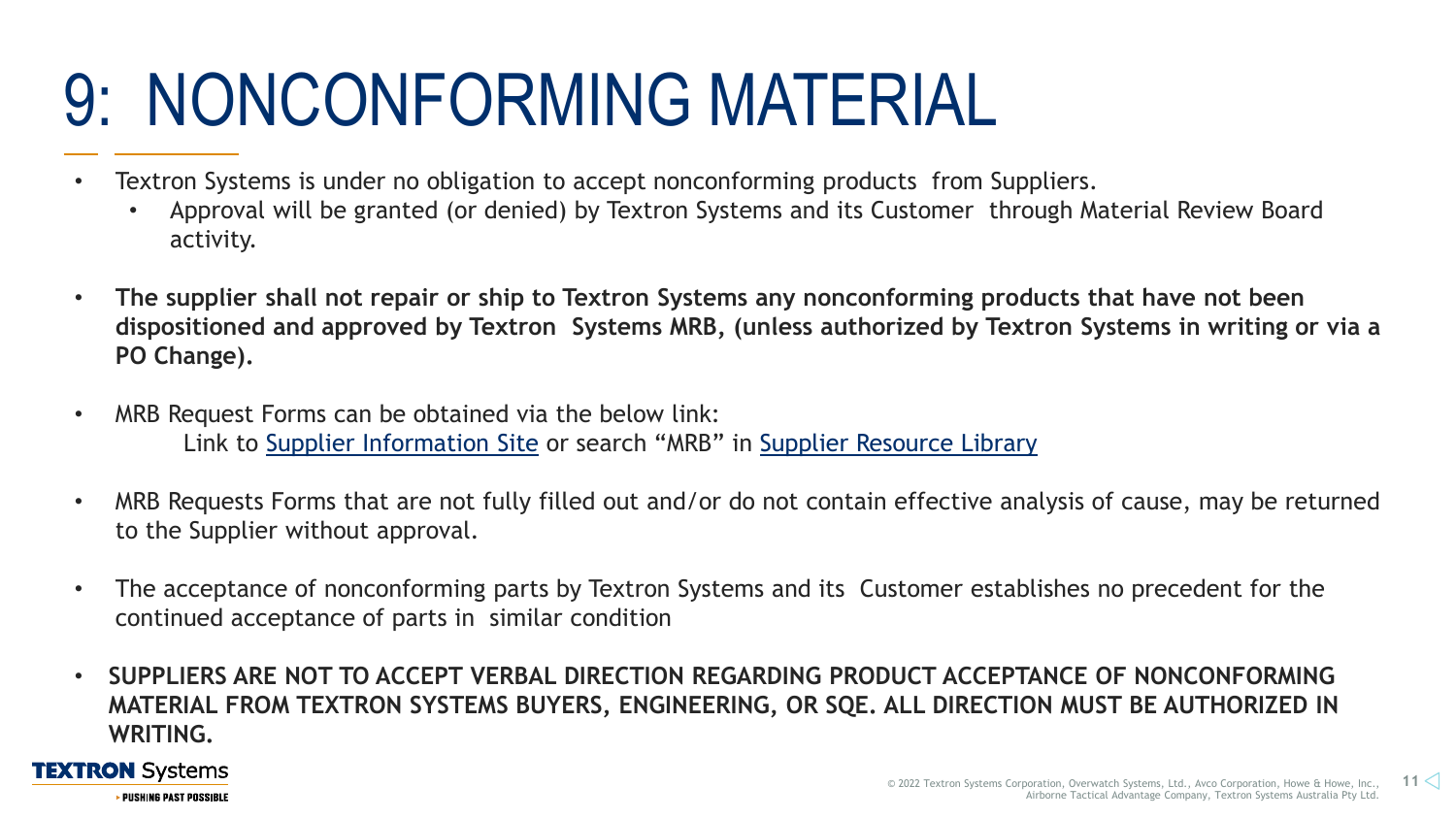### 10: SUPPLIER CORRECTIVE ACTION REQUEST (SCAR)

- Supplier Corrective Action Request (SCAR) may be issued from Textron Systems to the Supplier for Supplier Non-Conformances identified at Textron Systems or Textron Systems Customers.
- Suppliers are to Investigate the reported issue and respond, in writing using Textron Systems SCAR Form M-803, within Thirty (30) days of notification or as noted on the SCAR form.
	- The supplier will be provided a SCAR form by Textron Systems with the Problem Description, if a SCAR is issued.
- SCARs shall contain the following actions:
	- Containment Plan, (At Supplier, in Transit, at Textron Systems)
	- Root Cause Description, (Investigation, Root Cause)
	- Corrective Action, (Correction taken to Rework of Specific Non-Conformance, applicable)
	- Preventative Action, (Recommended Corrective Action to prevent Reoccurrence)
	- **Note: Textron Systems SQE Approval is required prior to Preventative Action Implementation**
- Textron Systems SCAR Form M-803 and RCCA worksheet are available at the links below: Search "Supplier Corrective Action Request" in [Supplier Resource Library](https://www.textronsystems.com/services-support/supplier-resource-library) Link to [Supplier Information Site](https://www.textronsystems.com/services-support/suppliers) or search "RCCA" in [Supplier Resource Library](https://www.textronsystems.com/services-support/supplier-resource-library)

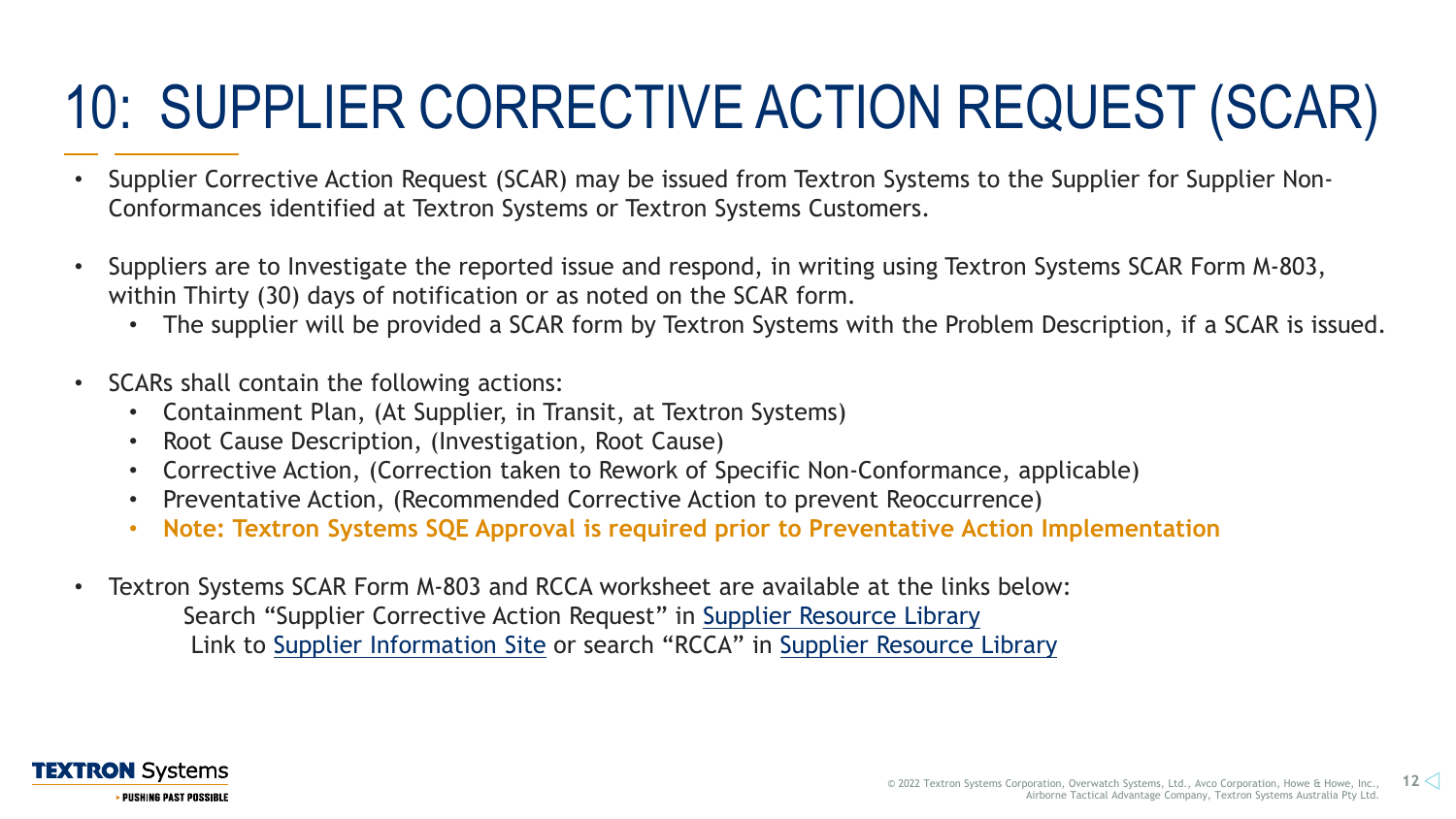# 11: CHANGE REQUESTS (CR)

- The Supplier shall not make any changes in material(s), software, design, manufacturing source(s), process(es), or tooling, which potentially affects fit, form, or function without notification and approval of the Textron Systems Buyer.
- Supplier Change Request forms must be completed, submitted, and approved by Textron Systems Supplier Quality Engineer prior to the implementation of the requested change(s).
	- Note 1: Supplier Change Request forms should also be used when requesting a change to a Textron Systems Drawing or Specification.
	- Note 2: an FAI (or Change Only FAI), may be required as a result of Process, Drawing, or Specification Change.
- Change Request forms available at below link: Search "change request" in [Supplier Resource Library](https://www.textronsystems.com/services-support/supplier-resource-library)
- **Textron Systems requires delivery of product to conform to the Drawing and Revision identified on the PO.**
- Supplier(s) producing product to a changed process, drawing, or specification, prior to receiving Textron Systems approval via updated PO, is manufacturing at the supplier's risk.
- Textron Systems reserves the right to reject any Change Request form.

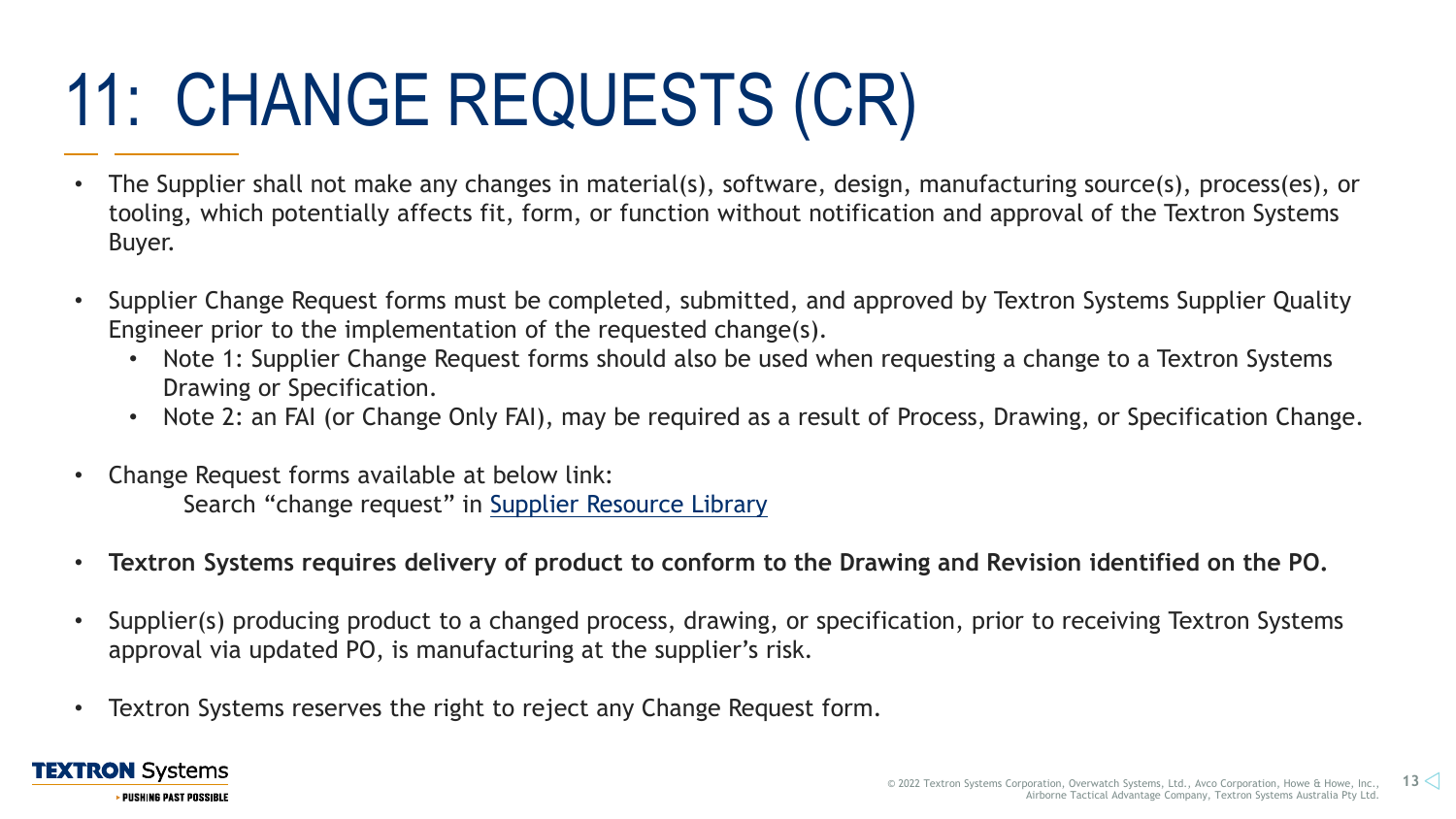## 12: PO/QUALITY CODES

|      |                               |              |             |                           | Here is an example of how PO/Quality codes are displayed on a purchase order.         |                   |                   |
|------|-------------------------------|--------------|-------------|---------------------------|---------------------------------------------------------------------------------------|-------------------|-------------------|
| LINE | <b>QUANTITY</b>               | <b>UOM</b>   | <b>ITEM</b> | <b>ITEM</b><br><b>REV</b> | <b>DESCRIPTION</b>                                                                    | <b>UNIT PRICE</b> | <b>EXT. PRICE</b> |
|      |                               |              |             |                           |                                                                                       |                   |                   |
|      |                               |              |             |                           |                                                                                       |                   |                   |
|      |                               |              |             |                           |                                                                                       |                   |                   |
|      | <b>ITEM REQUIREMENT/NOTE:</b> | $*2A$        |             |                           |                                                                                       |                   |                   |
|      | <b>ITEM REQUIREMENT/NOTE:</b> |              |             |                           | ∕*4M SUPPLIÈR-QUALITY ASSURANCE REQUIREMENT (SQAR) DOCUMENT APPLIES.                  |                   |                   |
|      | <b>ITEM REQUIREMENT/NOTE:</b> | *4Y1         |             |                           |                                                                                       |                   |                   |
|      | <b>ITEM REQUIREMENT/MOTE:</b> | August-2013) |             |                           | *7U CERTIFICATION OF CONFORMANCE REQUIRED TO BE MAINTAINED AT SUPPLIER (Revision: 28- |                   |                   |
|      |                               |              |             |                           |                                                                                       |                   |                   |

**Some codes have a short description of the requirement.** Note- this may not be the full description of the code.

**Some codes DO NOT have a description of the requirement.**

Please reference the PO code document on Textron System's website for the full code definitions.

Link to [Supplier Information Site](https://www.textronsystems.com/services-support/suppliers) or search "PO Codes" in [Supplier Resource Library](https://www.textronsystems.com/services-support/supplier-resource-library)